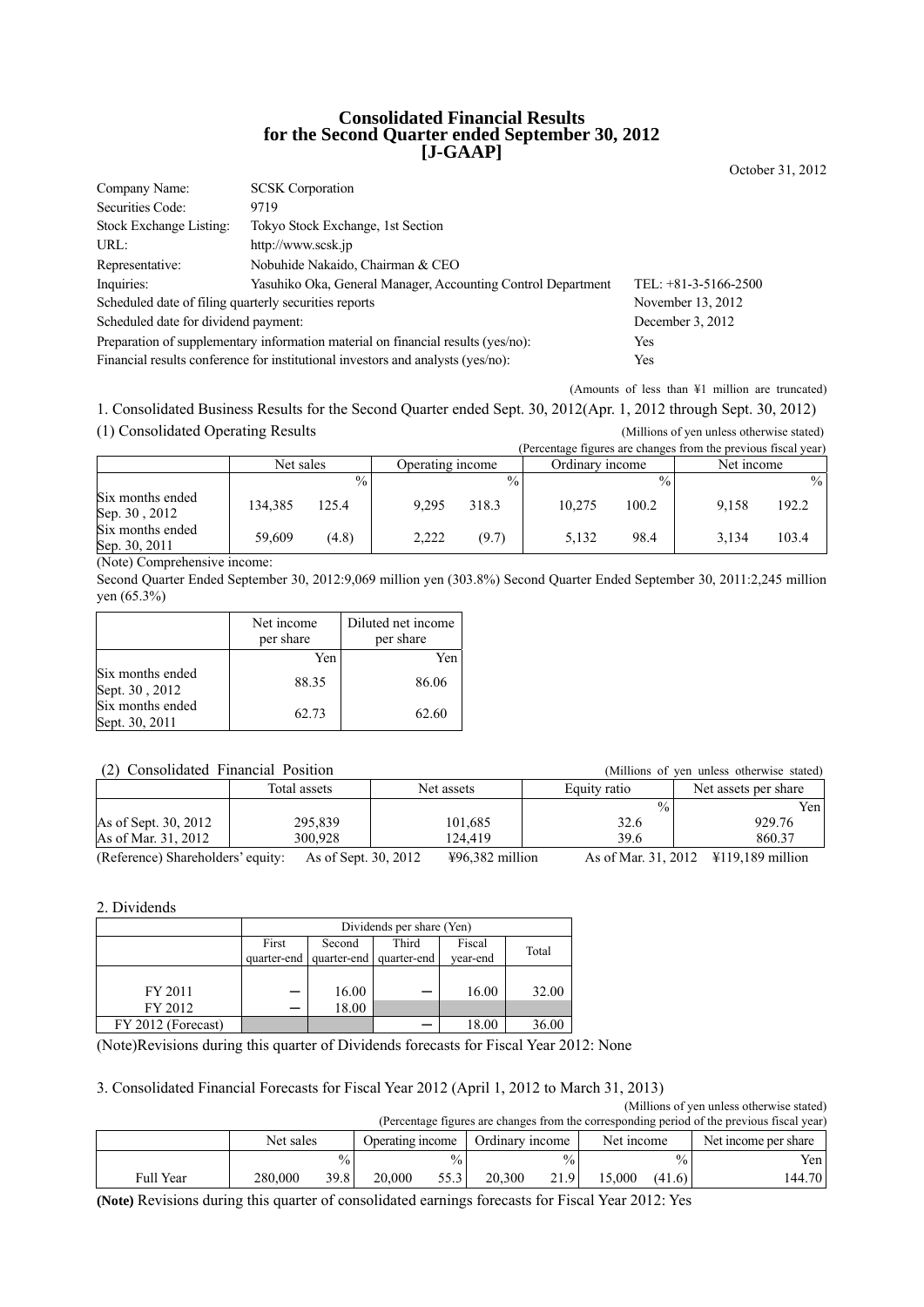(1) Changes in significant subsidiaries during the period : None

(2) Changes in accounting policies, changes in accounting estimates and restatement of prior period financial statements after error corrections

1) Changes in accounting policies, changes in accounting standards and other regulations: None

2) Changes in accounting policies due to other reasons: None

- 3) Changes in accounting estimates: None
- 4) Restatement of prior period financial statements after error corrections: None

(3) Number of shares issued (Common stock)

1) The number of shares issued as of the period-end (including treasury stock)

|    | As of Sept. 30, 2012                                        | 107,986,403 shares |
|----|-------------------------------------------------------------|--------------------|
|    | As of Mar. 31, 2012                                         | 107,986,403 shares |
| 2) | The number of shares of treasury stock as of the period-end |                    |
|    | As of Sept. 30, 2012                                        | 4,323,041 shares   |
|    | As of Mar. 31, 2012                                         | 4,322,267 shares   |
| 3) | The average number of shares during the period              |                    |
|    | As of Sept. 30, 2012                                        | 103,663,646 shares |
|    | As of Mar. 31, 2012                                         | 49,962,023 shares  |
|    |                                                             |                    |

\* Statement of implementation status for auditing procedures

• These consolidated quarterly financial results for the first quarter are exempt from auditing procedures based on the Financial Instruments and Exchange Act. Auditing procedures based on the Financial Instruments and Exchange Act had not been completed as of the release of these consolidated quarterly financial results.

\* Cautionary statement concerning appropriate use of financial forecasts and other explanatory notes

- The financial forecasts contained in this document are based on the information currently available and certain assumptions deemed reasonable. Actual results may vary from these forecasts for various reasons. With regard to the assumptions on which financial forecasts are based and other explanatory notes in connection with the use of financial forecasts, please refer to "Qualitative information of Consolidated Financial Forecast for the fiscal year ending March 31, 2013" on page 3.
- SCSK will hold a results briefing for institutional investors and analysts on October 31, 2012. Materials used in the briefing, a transcript of the main questions and answers, and other related information will be published on SCSK's website promptly thereafter.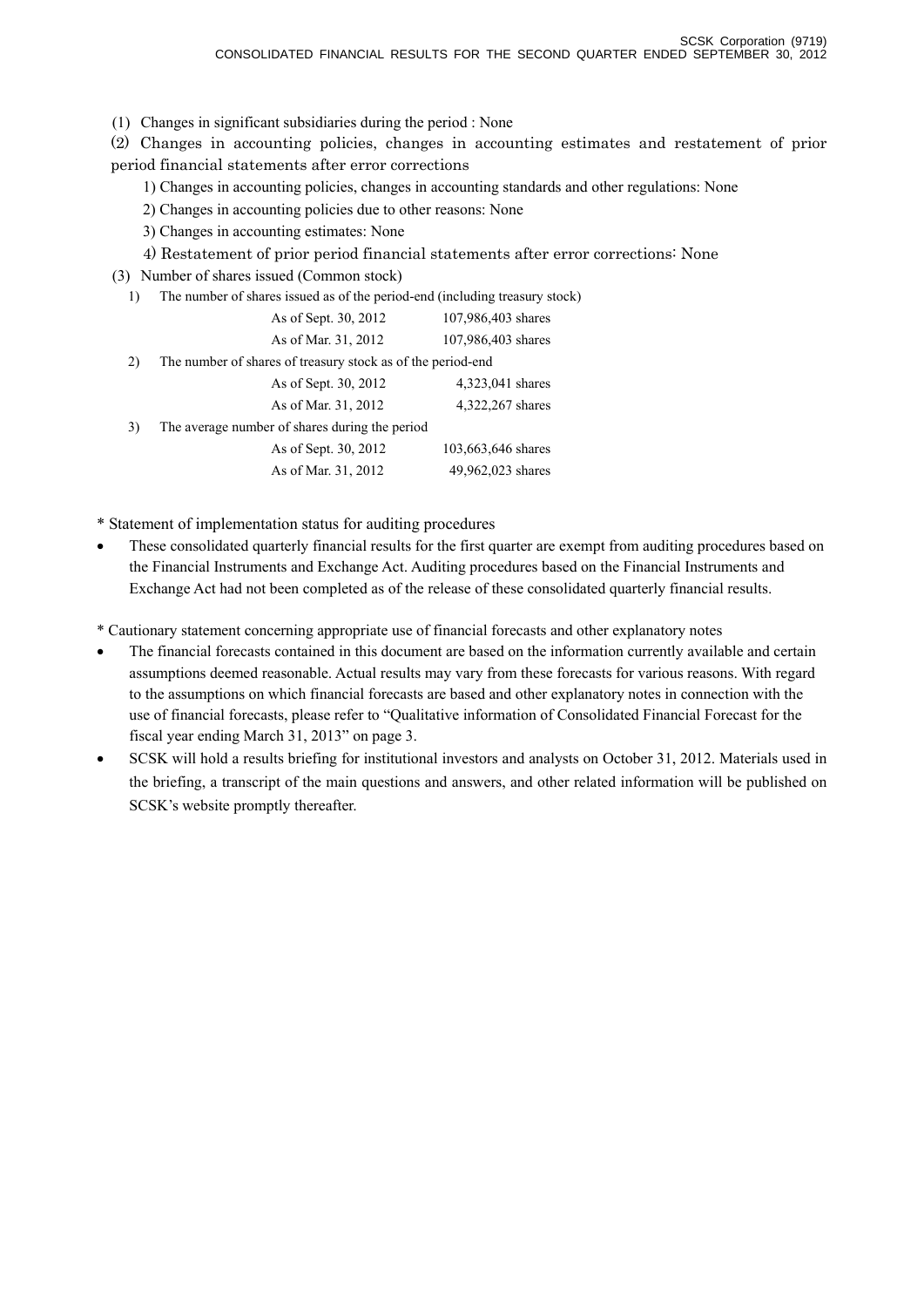# Contents

|     | 1. Qualitative information regarding Operating Results for the quarter ended September 30, 2012 ··························2                                                                        |
|-----|----------------------------------------------------------------------------------------------------------------------------------------------------------------------------------------------------|
| (1) |                                                                                                                                                                                                    |
| (2) |                                                                                                                                                                                                    |
| (3) |                                                                                                                                                                                                    |
|     |                                                                                                                                                                                                    |
| (1) | Transfer of important subsidiaries in the three months under review manufactured in the three months under review                                                                                  |
| (2) |                                                                                                                                                                                                    |
| (3) | Changes in accounting policies, changes in accounting estimate and restatement of prior period financial                                                                                           |
|     |                                                                                                                                                                                                    |
|     | 3. Consolidated Quarterly Financial Statements manufactured and continuum control of the Statements of Statements                                                                                  |
| (1) |                                                                                                                                                                                                    |
| (2) | Consolidated Quarterly Statements of Income and Comprehensive Income manufacturer and Tonsolidated Quarterly Statements of Income and Comprehensive Income manufacturer and Tonsolidated Quarterly |
|     |                                                                                                                                                                                                    |
|     |                                                                                                                                                                                                    |
| (3) |                                                                                                                                                                                                    |
| (4) |                                                                                                                                                                                                    |
| (5) |                                                                                                                                                                                                    |
| (6) | Notes concerning Significant Changes in Shareholder's Equity manufactured and the state of 13                                                                                                      |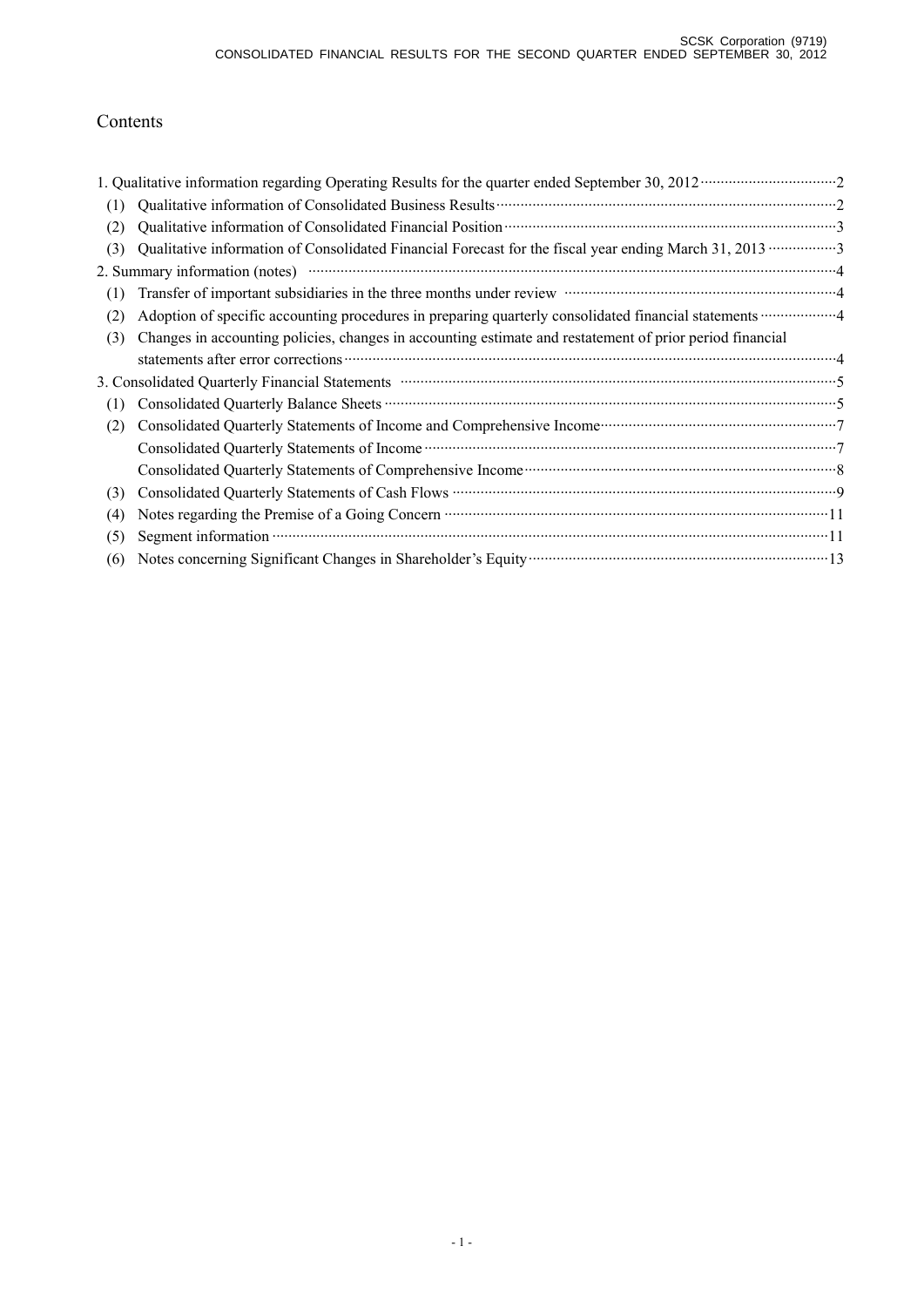### **1. Qualitative information regarding Operating Results for the quarter ended September 30, 2012 (1) Qualitative information of Consolidated Business Results**

For the six-month period under review, the Japanese economy showed a relatively firm trend, supported by reconstruction demand arising from public investment following last year's Great East Japan Earthquake, and some recovery in housing investment. At the same time, consumer spending and capital investment showed moderate increases amid improvements in the employment environment and business earnings. Accordingly, the overall domestic economy was generally stable.

However, exports and industrial production have weakened on the effects of the strong yen and concerns over a slow-down in overseas economies. Particularly since September, the slow-down of the Chinese economy and territorial disputes with neighboring countries have brought concern over their effects on Japan's economic activity, making the business outlook uncertain for manufacturing and other businesses.

Given these circumstances, the Japanese economy seems likely to remain generally flat at current levels, despite some prevailing expectations for a moderate recovery.

The operating environment for SCSK Group was generally firm for the six-month period under review. Corporate customers, after a period of reducing or postponing IT investment over recent years, showed a greater investment appetite with the stabilization of the domestic economy and IT investment recovered. In particular, this has become evident in strong demand related to customers' strategic IT investment in Cloud-type services to improve business efficiency and productivity, with the manufacturing and logistics sectors taking measures to strengthen production and sales and globalize activities, and the telecommunications industry enhancing systems for smartphone-related business. In the financial industry, demand has been strong for IT investment relating to business mergers and integration, particularly from banking and insurance industry customers. In addition, spurred by the recent earthquake disaster, there is a growing trend toward the use of datacenters and cloud-related services for business continuity planning and disaster recovery.

Looking ahead, while the business environment is expected to remain firm for the short term, there is a risk that corporate customers, particularly in manufacturing, will constrain IT investment if uncertainty about the economic environment increases, and this will necessitate a flexible business approach on the Company's part.

Turning to the Company's consolidated operating results for the period under review, net sales increased 125.4% compared to the same period of the previous fiscal year to ¥134,385 million. This reflects strong growth in business, especially in systems development, with manufacturing, distribution and telecommunications customers, as well as the increased business scale due to the merger.

Operating income increased 318.3% year on year to ¥9,295 million. This was attributable to an increase in profitability due to increased efficiency and reduced expenses in numerous areas, including SG&A costs. Ordinary income increased 100.2% to ¥10,275 million, while net income increased 192.2% to ¥9,158 million, partly reflecting the recognition of deferred tax assets.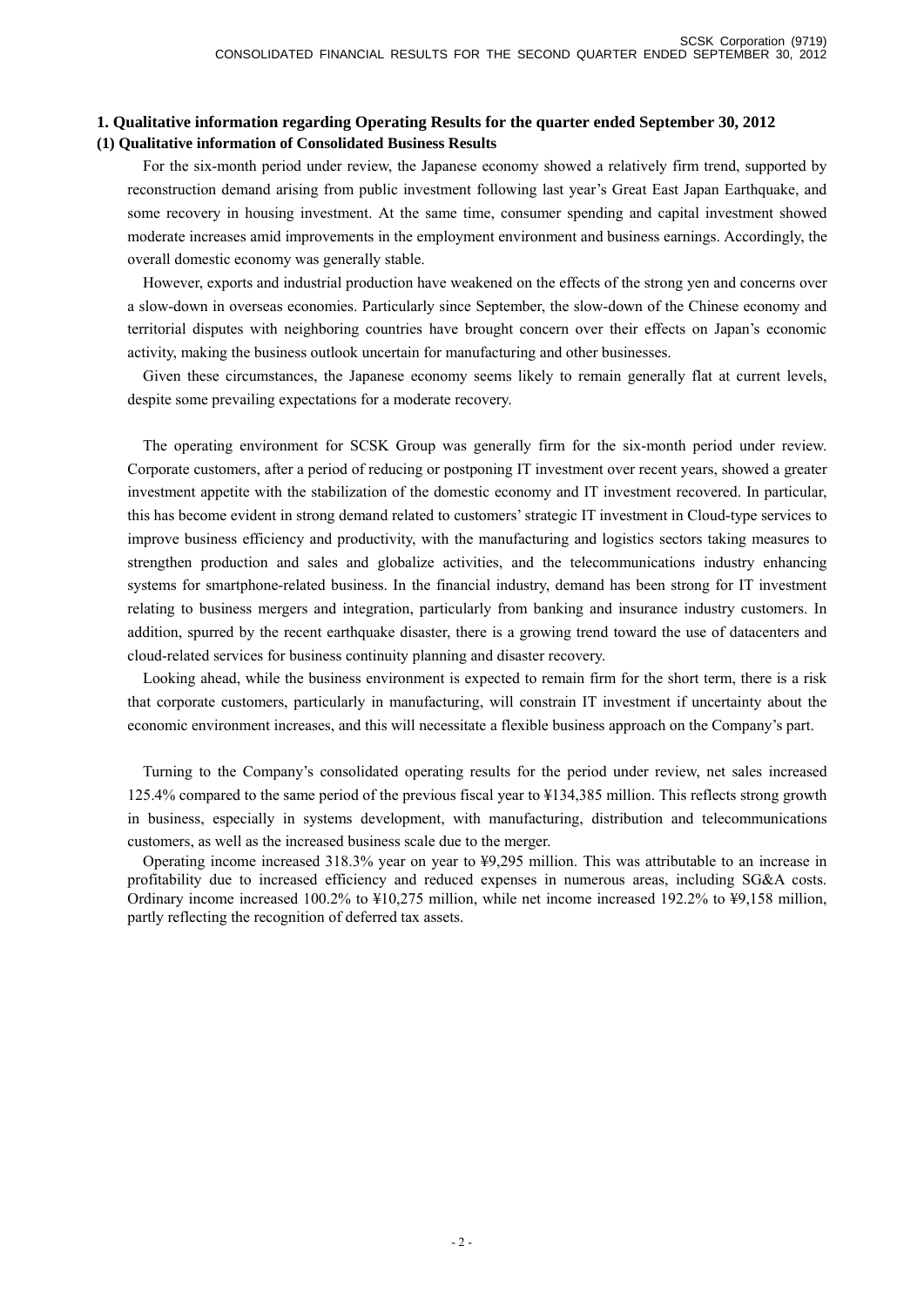### **(2) Qualitative information of Consolidated Financial Position**

Cash and cash equivalents ("cash") as of September 30, 2012 increased ¥1,425 million to ¥65,086 million compared to March 31, 2012. The increase or decrease in each cash flow type and the main factors for such changes are as follows.

#### Cash flow from operating activities

Net cash provided by operating activities was ¥10,856 million.

The main cash inflow factors were net income before income taxes and minority interests of ¥10,329 million, depreciation of ¥3,274 million and a decrease in accounts receivable of ¥4,002 million. The main cash outflow factors were a decrease in accounts payable of ¥1,831 million, and a decrease in "Other" of ¥4,501 million due to payment of a one-time expense relating to the reorganization of personnel system.

#### Cash flow from investing activities

Net cash used in investing activities was ¥1,741 million.

The main cash inflow factor was liquidation of investment securities of ¥1,809 million and income from the recovery of short-term loans of ¥1,354 million. The main cash outflow factors were acquisition of tangible fixed assets of ¥4,746 million and acquisition of intangible fixed assets of ¥1,166 million.

#### Cash flow from financing activities

Net cash used in financing activities was ¥7,670 million.

The main cash inflow factors were long-term borrowings of ¥20,000 million and issuance of bonds of ¥10,000 million. The main cash outflow factors were share repurchase of ¥30,078 million, repayment of longterm debt of ¥5,000 million, and dividend payments of ¥1,662 million (¥16 per share).

### **(3) Qualitative information of Consolidated Financial Forecast for the fiscal year ending March 31, 2013**

The full-year forecasts have been revised, reflecting consideration of the impact of higher-thanexpected earnings in the interim period along with a favorable trend in current business activity. Forecast operating income and ordinary income have therefore been adjusted accordingly.

Forecast consolidated net sales and net income for the full year have not been revised from the initial forecast. This decision reflects ongoing uncertainty in the domestic and global economy, along with the potential for pension system related expenses associated with the merger with CSK and also the potential for loss on certain non-operating assets that were assumed by SCSK with the merger.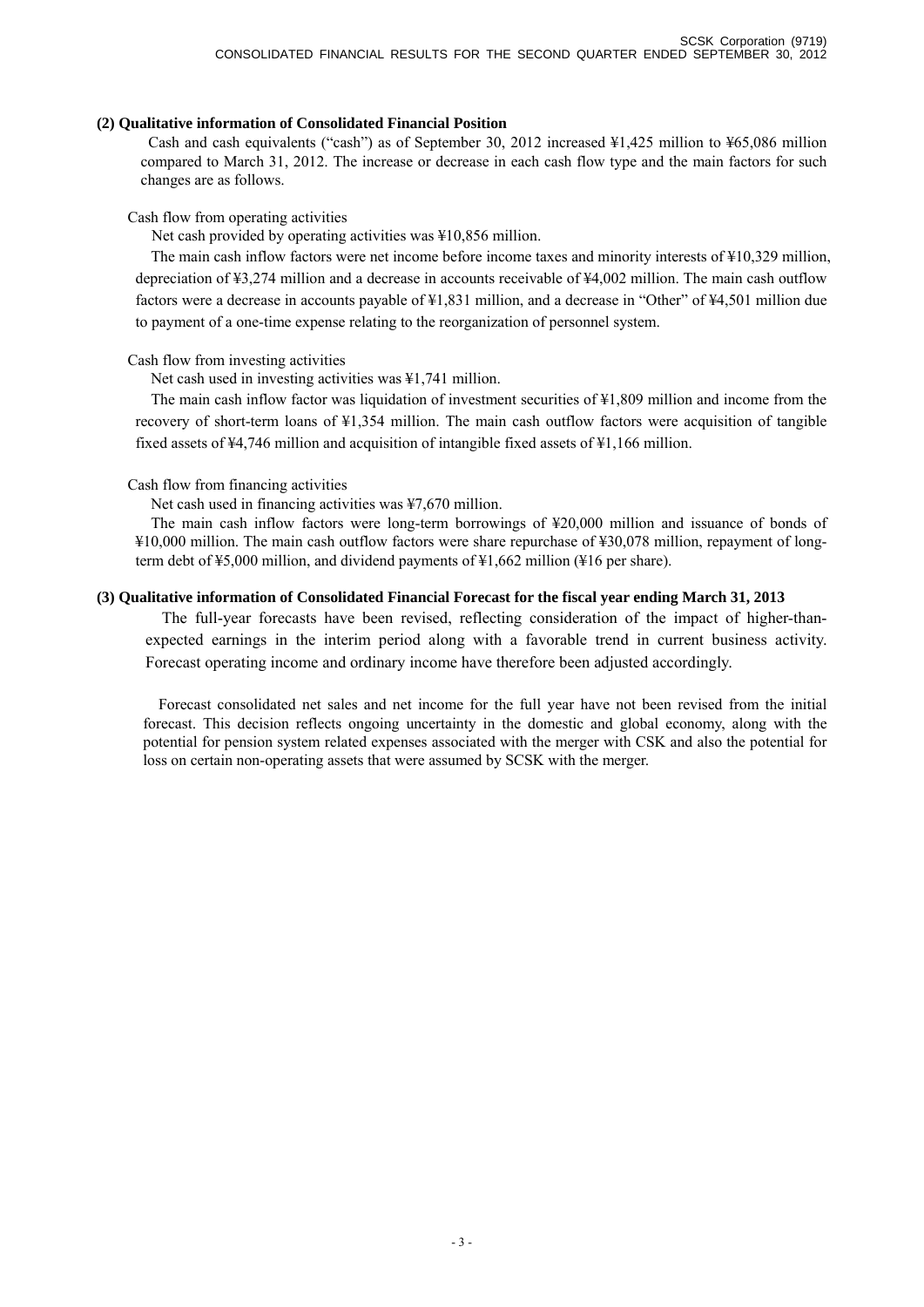### **2.Summary information (notes)**

**(1)Transfer of important subsidiaries in the three months under review**  No applicable items

**(2)Adoption of specific accounting procedures in preparing quarterly consolidated financial statements**  No applicable items

**(3)Changes in accounting policies, changes in accounting estimates and restatement of prior period financial statements after error corrections** 

No applicable items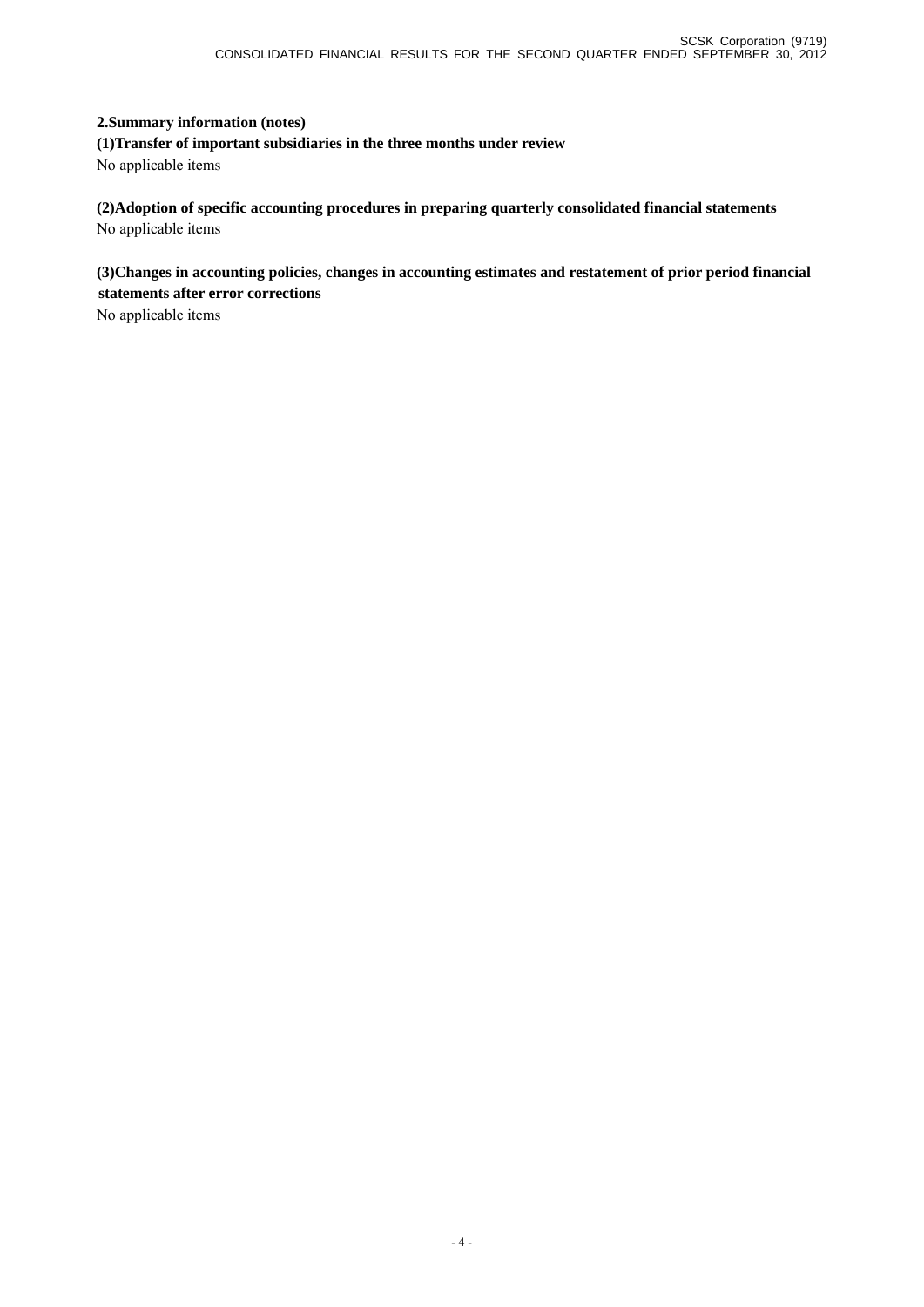# **3. Consolidated Quarterly Financial Statements**

## **(1) Consolidated Quarterly Balance Sheets**

|                                     |                     | (Unit: Millions of Yen) |
|-------------------------------------|---------------------|-------------------------|
|                                     | As of Mar. 31, 2012 | As of Sept. 30, 2012    |
| <b>ASSETS</b>                       |                     |                         |
| Current assets                      |                     |                         |
| Cash and deposits                   | 28,158              | 20,846                  |
| Notes and accounts receivable-trade | 55,942              | 51,932                  |
| Short-term investment securities    | 1,599               | 1,399                   |
| Operational investment securities   | 35,787              | 36,574                  |
| Merchandise and finished goods      | 2,923               | 3,891                   |
| Work in process                     | 619                 | 675                     |
| Raw materials and supplies          | 33                  | 23                      |
| Short-term loans receivable         | 17,275              | 15,923                  |
| Deposits paid                       | 36,802              | 45,440                  |
| Other                               | 18,887              | 17,890                  |
| Allowance for doubtful accounts     | (10, 818)           | (10,792)                |
| Total current assets                | 187,212             | 183,805                 |
| Noncurrent assets                   |                     |                         |
| Property, plant and equipment       |                     |                         |
| Buildings and structures, net       | 25,753              | 27,472                  |
| Land                                | 19,614              | 19,614                  |
| Others, net                         | 8,340               | 7,499                   |
| Total property, plant and equipment | 53,708              | 54,585                  |
| Intangible assets                   |                     |                         |
| Goodwill                            | 454                 | 399                     |
| Other                               | 7,229               | 7,140                   |
| Total intangible assets             | 7,683               | 7,540                   |
| Investments and other assets        |                     |                         |
| Investment securities               | 15,944              | 14,208                  |
| Other                               | 36,719              | 35,998                  |
| Allowance for doubtful accounts     | (340)               | (299)                   |
| Total investments and other assets  | 52,323              | 49,908                  |
| Total noncurrent assets             | 113,715             | 112,033                 |
| <b>Total assets</b>                 | 300,928             | 295,839                 |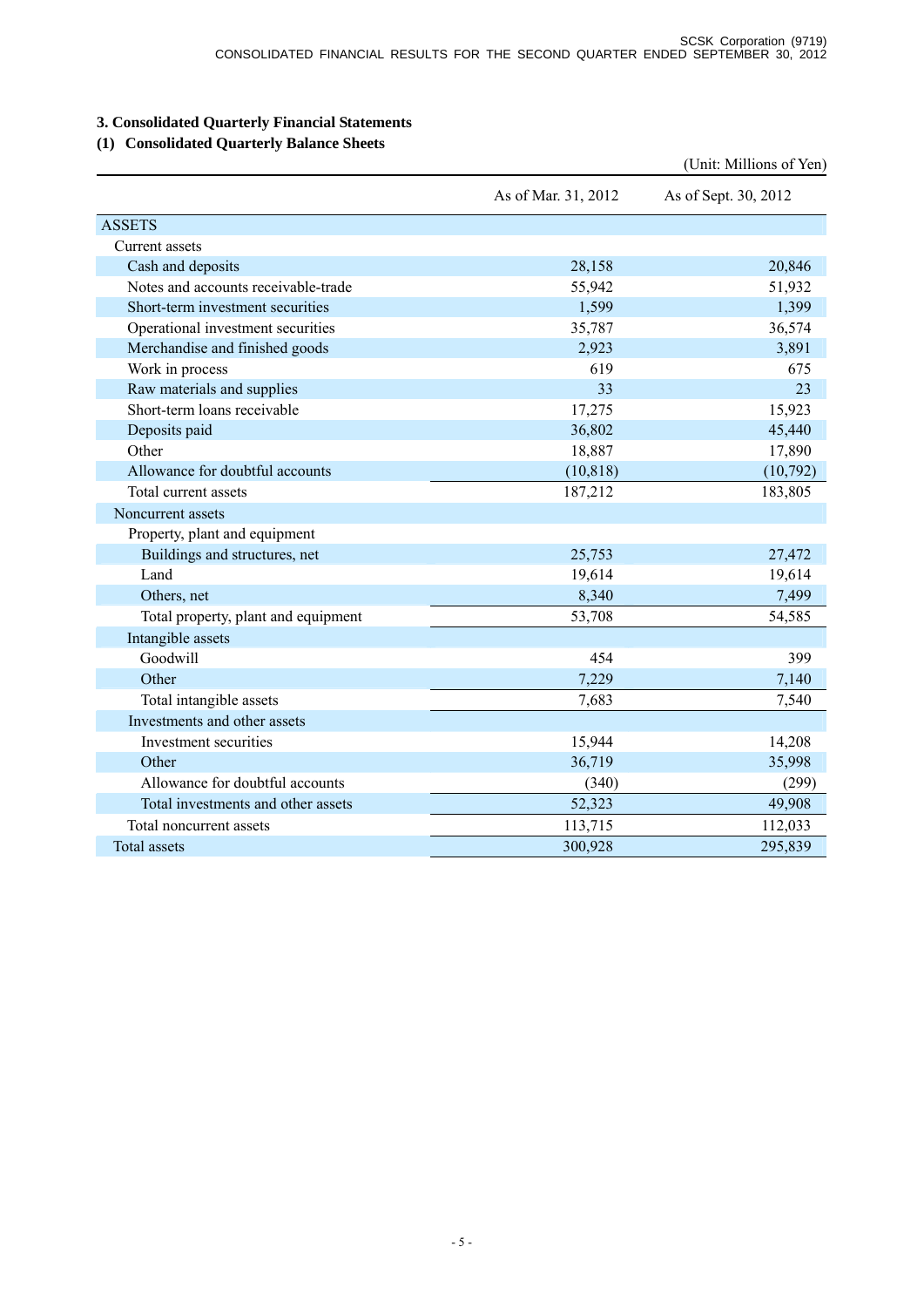|                                                                |                     | (Unit: Millions of Yen) |
|----------------------------------------------------------------|---------------------|-------------------------|
|                                                                | As of Mar. 31, 2011 | As of Sept. 30, 2012    |
| <b>LIABILITIES</b>                                             |                     |                         |
| <b>Current liabilities</b>                                     |                     |                         |
| Notes and accounts payable-trade                               | 16,270              | 14,416                  |
| Current portion of bonds with subscription rights to<br>shares |                     | 35,000                  |
| Current portion of long-term loans payable                     | 10,000              | 10,000                  |
| Income taxes payable                                           | 579                 | 1,324                   |
| Provision for bonuses                                          | 5,753               | 5,764                   |
| Provision for directors' bonuses                               | 66                  | 37                      |
| Provision for loss on construction contracts                   | 261                 | 130                     |
| Deposits received of prepaid cards                             | 59,220              | 60,284                  |
| Other                                                          | 30,395              | 23,246                  |
| Total current liabilities                                      | 122,548             | 150,204                 |
| Noncurrent liabilities                                         |                     |                         |
| Bonds payable                                                  |                     | 10,000                  |
| Bonds with subscription rights to shares                       | 35,000              |                         |
| Long-term loans payable                                        | 9,860               | 24,860                  |
| Provision for retirement benefits                              | 4,190               | 4,668                   |
| Provision for directors' retirement benefits                   | 53                  | 45                      |
| Asset retirement obligations                                   | 1,341               | 1,373                   |
| Other                                                          | 3,515               | 3,002                   |
| Total noncurrent liabilities                                   | 53,960              | 43,949                  |
| <b>Total liabilities</b>                                       | 176,508             | 194,154                 |
| <b>NET ASSETS</b>                                              |                     |                         |
| Shareholders' equity                                           |                     |                         |
| Capital stock                                                  | 21,152              | 21,152                  |
| Capital surplus                                                | 33,152              | 3,074                   |
| Retained earnings                                              | 73,554              | 81,033                  |
| Treasury stock                                                 | (8,690)             | (8,691)                 |
| Total shareholders' equity                                     | 119,168             | 96,569                  |
| Accumulated other comprehensive income                         |                     |                         |
| Valuation difference on available-for-sale securities          | 787                 | 604                     |
| Deferred gains or losses on hedges                             | (27)                | (36)                    |
| Foreign currency translation adjustment                        | (738)               | (754)                   |
| Total accumulated other comprehensive income                   | 21                  | (187)                   |
| Subscription rights to shares                                  | 190                 | 192                     |
| Minority interests                                             | 5,039               | 5,110                   |
| Total net assets                                               | 124,419             | 101,685                 |
| Total liabilities and net assets                               | 300,928             | 295,839                 |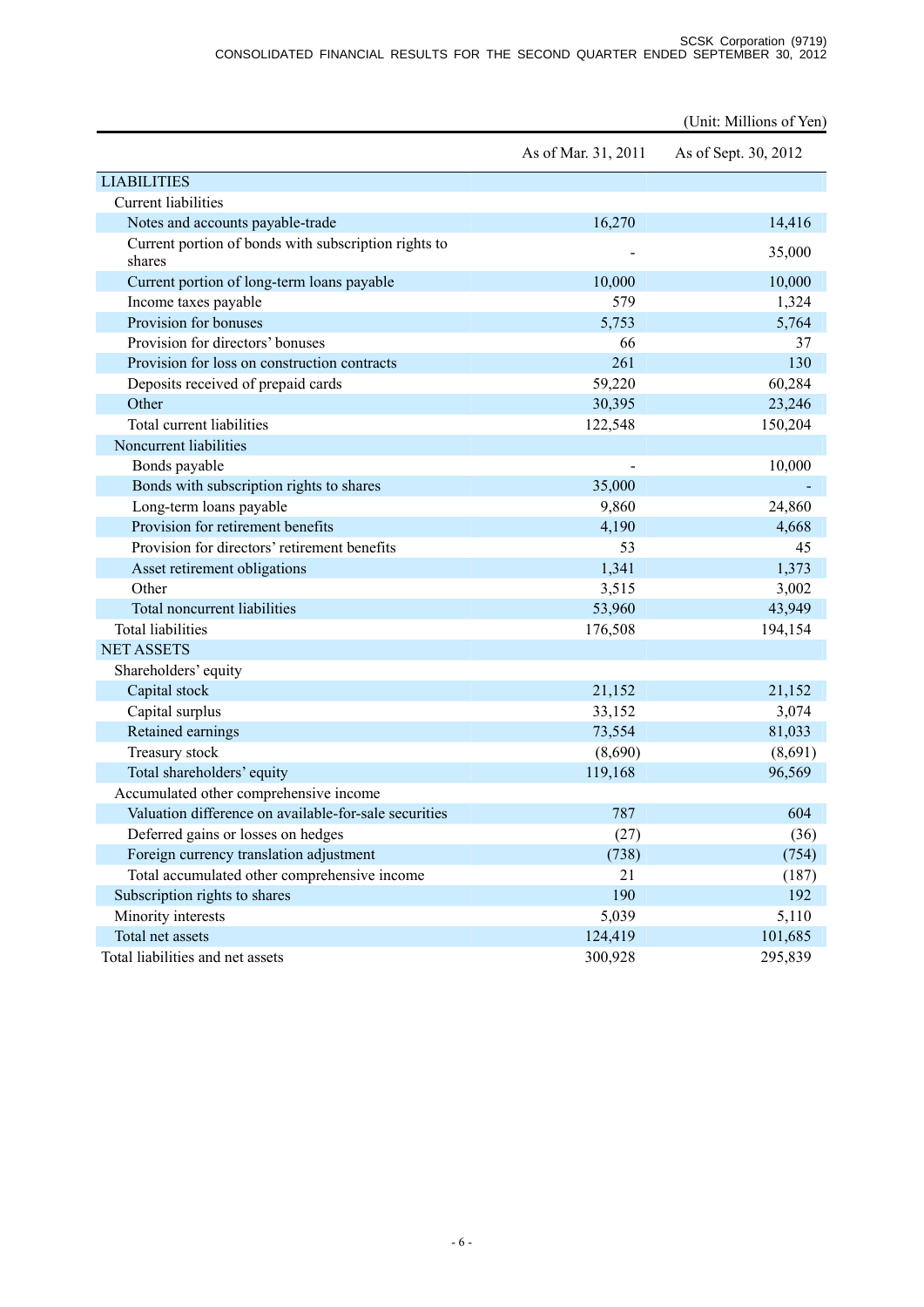## **(2) Consolidated Quarterly Statements of Income and Comprehensive Income Consolidated Quarterly Statements of Income**

|                                                   |                                        | (Unit: Millions of Yen)                |
|---------------------------------------------------|----------------------------------------|----------------------------------------|
|                                                   | From Apr. 1, 2011<br>to Sept. 30, 2011 | From Apr. 1, 2012<br>to Sept. 30, 2012 |
| Net sales                                         | 59,609                                 | 134,385                                |
| Cost of sales                                     | 46,355                                 | 103,296                                |
| Gross profit                                      | 13,254                                 | 31,089                                 |
| Selling, general and administrative expenses      | 11,031                                 | 21,793                                 |
| Operating income                                  | 2,222                                  | 9,295                                  |
| Non-operating income                              |                                        |                                        |
| Interest income                                   | 51                                     | 109                                    |
| Dividends income                                  | 68                                     | 275                                    |
| Equity in earnings of affiliates                  | 129                                    | 167                                    |
| Gain on investments in partnership                | 2,646                                  | 331                                    |
| Hoard profit of prepaid card                      |                                        | 575                                    |
| Other                                             | 29                                     | 277                                    |
| Total non-operating income                        | 2,925                                  | 1,736                                  |
| Non-operating expenses                            |                                        |                                        |
| Interest expenses                                 | 10                                     | 207                                    |
| Loss on valuation of investment securities        |                                        | 27                                     |
| Foreign exchange losses                           | 3                                      | $\overline{2}$                         |
| Retirement benefit expenses                       |                                        | 130                                    |
| Financing expenses                                |                                        | 218                                    |
| Other                                             | $\theta$                               | 169                                    |
| Total non-operating expenses                      | 15                                     | 756                                    |
| Ordinary income                                   | 5,132                                  | 10,275                                 |
| Extraordinary income                              |                                        |                                        |
| Gain on sales of noncurrent assets                |                                        | 5                                      |
| Gain on sales of investment securities            | $\mathbf{0}$                           | 96                                     |
| Gain on sales of memberships                      | $\boldsymbol{0}$                       | $\boldsymbol{0}$                       |
| Gain on reversal of subscription rights to shares | 7                                      |                                        |
| Total extraordinary income                        | 8                                      | 102                                    |
| <b>Extraordinary</b> loss                         |                                        |                                        |
| Loss on retirement of noncurrent assets           | 13                                     | 24                                     |
| Loss on sales of noncurrent assets                |                                        | $\overline{0}$                         |
| Loss on sales of membership                       | $\overline{0}$                         |                                        |
| Loss on valuation of membership                   |                                        | 23                                     |
| Loss on sales of investment securities            |                                        | $\boldsymbol{0}$                       |
| Loss on valuation of investment securities        | 16                                     |                                        |
| Merger expenses                                   | 74                                     |                                        |
| Total extraordinary loss                          | 104                                    | 48                                     |
| Income before income taxes and minority interests | 5,036                                  | 10,329                                 |
| Income taxes — current                            | 1,768                                  | 961                                    |
| Income taxes - deferred                           | 142                                    | 96                                     |
| Total income taxes                                | 1,910                                  | 1,058                                  |
| Income before minority interests                  | 3,126                                  | 9,271                                  |
| Minority interests in gain (loss)                 | (8)                                    | 113                                    |
| Net income                                        | 3,134                                  | 9,158                                  |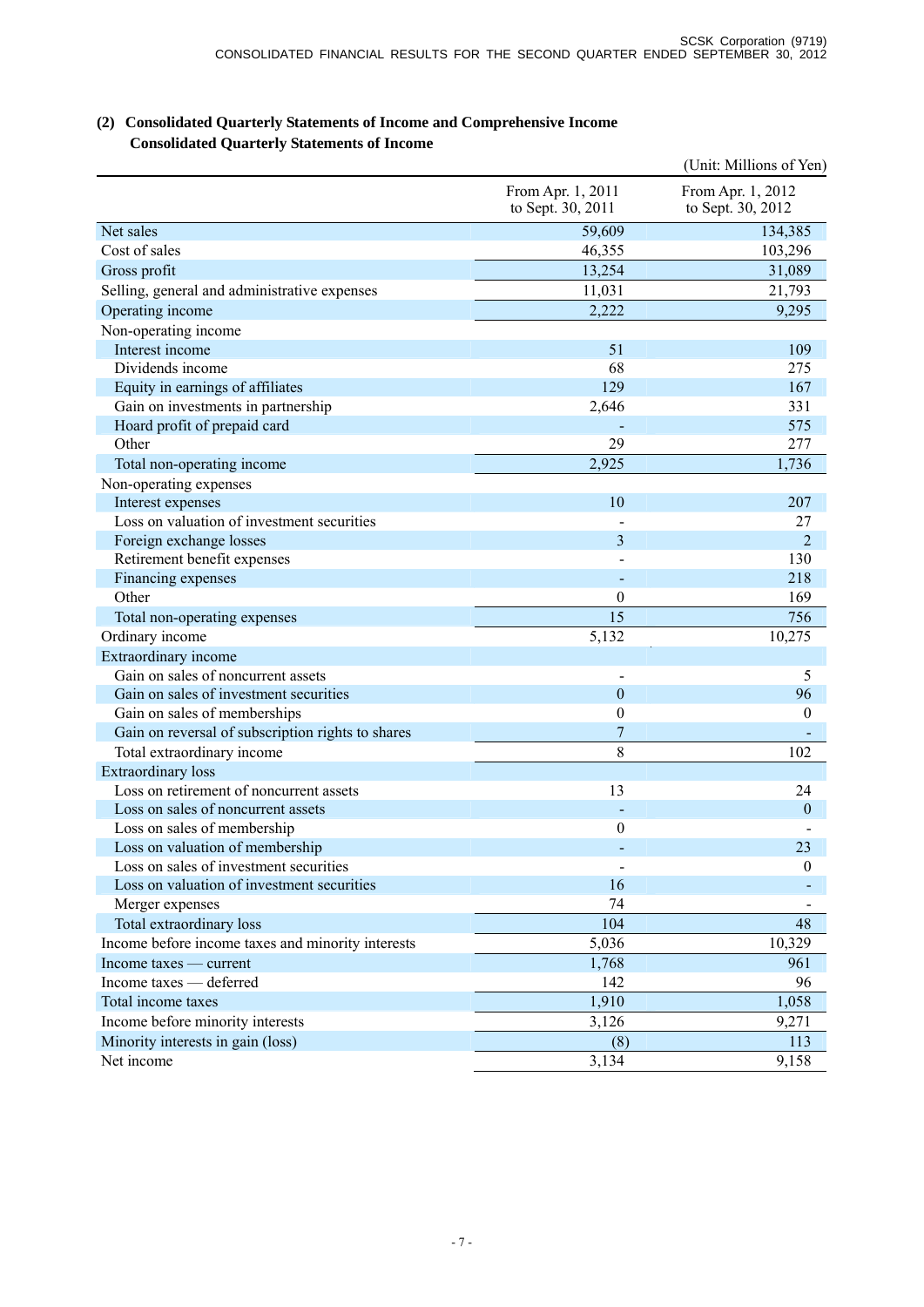# **Consolidated Quarterly Statements of Comprehensive Income**

|                                                                                        |                                        | (Unit: Millions of Yen)                |
|----------------------------------------------------------------------------------------|----------------------------------------|----------------------------------------|
|                                                                                        | From Apr. 1, 2011<br>to Sept. 30, 2011 | From Apr. 1, 2012<br>to Sept. 30, 2012 |
| Income before minority interests                                                       | 3,126                                  | 9,271                                  |
| Other comprehensive income                                                             |                                        |                                        |
| Valuation difference on available-for-sale securities                                  | (857)                                  | (191)                                  |
| Deferred gains or losses on hedges                                                     | (5)                                    | (9)                                    |
| Foreign currency translation adjustment                                                | (34)                                   | (16)                                   |
| Gain or Loss on change in equity                                                       |                                        |                                        |
| Share of other comprehensive income of associates<br>accounted for using equity method | 17                                     | 7                                      |
| Total other comprehensive income                                                       | (880)                                  | (202)                                  |
| Comprehensive income                                                                   | 2,245                                  | 9,069                                  |
| (Comprehensive income attributable to)                                                 |                                        |                                        |
| Comprehensive income attributable to owners of the<br>parent                           | 2,253                                  | 8,954                                  |
| Comprehensive income attributable to minority interests                                | (8)                                    | 114                                    |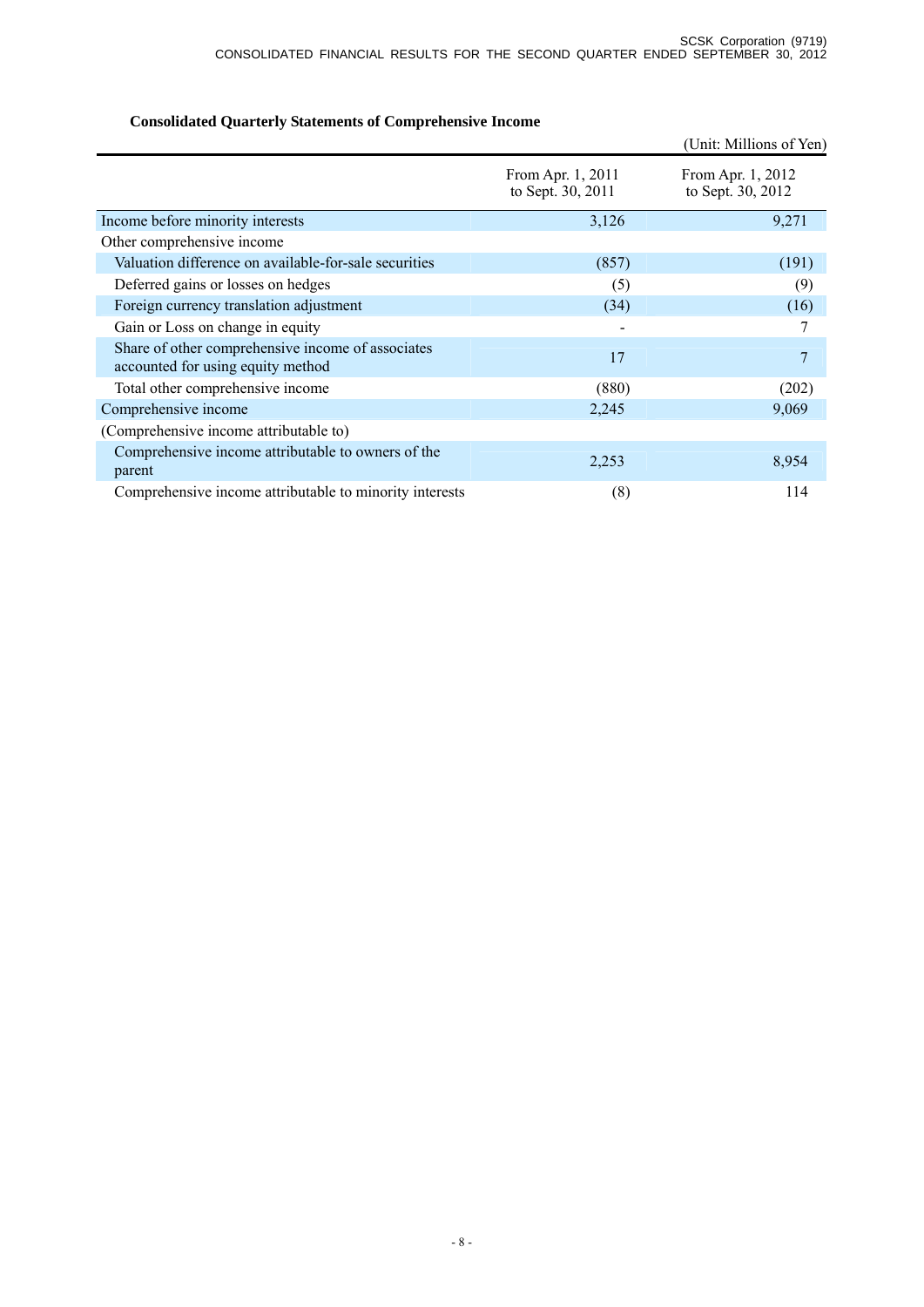### **(3) Consolidated Quarterly Statements of Cash Flows**

|                                                                |                                        | (Unit: Millions of Yen)                |
|----------------------------------------------------------------|----------------------------------------|----------------------------------------|
|                                                                | From Apr. 1, 2011<br>to Sept. 30, 2011 | From Apr. 1, 2012<br>to Sept. 30, 2012 |
| Net cash provided by (used in) operating activities            |                                        |                                        |
| Income before income taxes and minority interests              | 5,036                                  | 10,329                                 |
| Depreciation and amortization                                  | 1,765                                  | 3,274                                  |
| Amortization of goodwill                                       | 44                                     | 55                                     |
| Increase (decrease) in allowance for doubtful accounts         | (76)                                   | (50)                                   |
| Increase (decrease) in provision for retirement benefits       | (2)                                    | 478                                    |
| Decrease (increase) in prepaid pension costs                   | (391)                                  | (226)                                  |
| Loss on retirement of noncurrent assets                        | 13                                     | 24                                     |
| Loss(gain) on sales of noncurrent assets                       |                                        | (5)                                    |
| Loss (gain) on valuation of investment securities              | 16                                     | 27                                     |
| Loss (gain) on sales of investment securities                  | (0)                                    | (99)                                   |
| Equity in (earnings) losses of affiliates                      | (129)                                  | (167)                                  |
| Share-based compensation expenses                              | 19                                     | 1                                      |
| Interest and dividends income                                  | (119)                                  | (384)                                  |
| Interest expenses paid on loans and bonds                      | 10                                     | 207                                    |
| Loss (gain) on investments in partnership                      | (2,646)                                | (331)                                  |
| Decrease (increase) in investment securities for sale          |                                        | (1, 121)                               |
| Decrease (increase) in notes and accounts receivable-trade     | 7,725                                  | 4,002                                  |
| Decrease (increase) in inventories                             | 236                                    | (1,017)                                |
| Increase (decrease) in notes and accounts payable-trade        | (2,686)                                | (1, 831)                               |
| Increase (decrease) in deposits received of prepaid cards      |                                        | 1,063                                  |
| Directors' bonus payments                                      | (45)                                   | (65)                                   |
| Other, net                                                     | 782                                    | (4,501)                                |
| Subtotal                                                       | 9,551                                  | 9,662                                  |
| Interest and dividends income received                         | 232                                    | 492                                    |
| Interest expenses paid                                         | (10)                                   | (182)                                  |
| Income taxes paid                                              | (2, 135)                               | 884                                    |
| Net cash provided by (used in) operating activities            | 7,638                                  | 10,856                                 |
| Net cash provided by (used in) investing activities            |                                        |                                        |
| Purchase of short-term investment securities                   |                                        | (2,299)                                |
| Proceeds from sales and redemption of securities               | 5                                      | 2,600                                  |
| Purchase of property, plant and equipment                      | (766)                                  | (4,746)                                |
| Proceeds from sales of property, plant and equipment           |                                        |                                        |
| Purchase of intangible assets                                  | (852)                                  | (1,166)                                |
| Purchase of investment securities                              | (10, 232)                              | (73)                                   |
| Proceeds from sales and redemption of investment<br>securities | $\boldsymbol{0}$                       | 1,809                                  |
| Collection of short-term loans receivable                      | $\overline{4}$                         | 1,354                                  |
| Proceeds from purchase of business                             | 169                                    |                                        |
| Proceeds from withdrawal of investments in partnership         | 5,328                                  | 537                                    |
| Payments for lease and guarantee deposits                      | (74)                                   | (75)                                   |
| Proceeds from collection of lease and guarantee deposits       | 10                                     | 82                                     |
| Other, net                                                     | 76                                     | 234                                    |
| Net cash provided by (used in) investing activities            | (6, 331)                               | (1, 741)                               |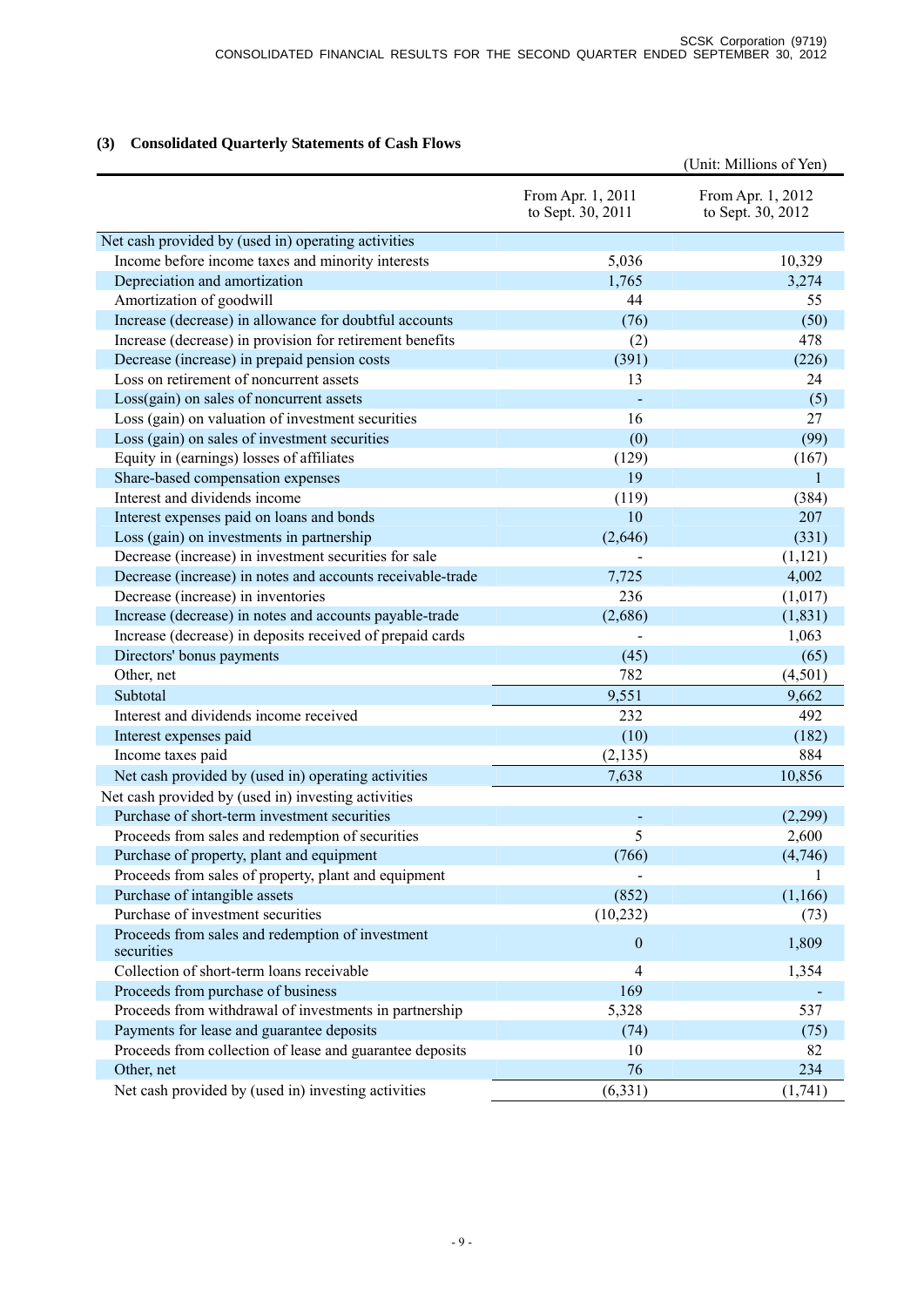|                                                                                                  |                                        | (Unit: Millions of Yen)                |
|--------------------------------------------------------------------------------------------------|----------------------------------------|----------------------------------------|
|                                                                                                  | From Apr. 1, 2011<br>to Sept. 30, 2011 | From Apr. 1, 2012<br>to Sept. 30, 2012 |
| Net cash provided by (used in) financing activities                                              |                                        |                                        |
| Proceeds from long-term loans payable                                                            |                                        | 20,000                                 |
| Repayment of long-term loans payable                                                             |                                        | (5,000)                                |
| Proceeds from issuance of bonds                                                                  |                                        | 10,000                                 |
| Repayments of lease obligations                                                                  | (448)                                  | (886)                                  |
| Purchase of treasury stock                                                                       | (0)                                    | (30,078)                               |
| Proceeds from sales of treasury stock                                                            | $\theta$                               | $\overline{0}$                         |
| Cash dividends paid                                                                              | (803)                                  | (1,662)                                |
| Cash dividends paid to minority shareholders                                                     |                                        | (45)                                   |
| Other, net                                                                                       | -                                      | 2                                      |
| Net cash provided by (used in) financing activities                                              | (1,252)                                | (7,670)                                |
| Effect of exchange rate change on cash and cash equivalents                                      | (11)                                   | (3)                                    |
| Net increase (decrease) in cash and cash equivalents                                             | 43                                     | 1,440                                  |
| Cash and cash equivalents at beginning of period                                                 | 25,892                                 | 63,661                                 |
| Increase (decrease) in cash and cash equivalents resulting<br>from change of scope consolidation |                                        | (15)                                   |
| Cash and cash equivalents at end of period                                                       | 25,935                                 | 65,086                                 |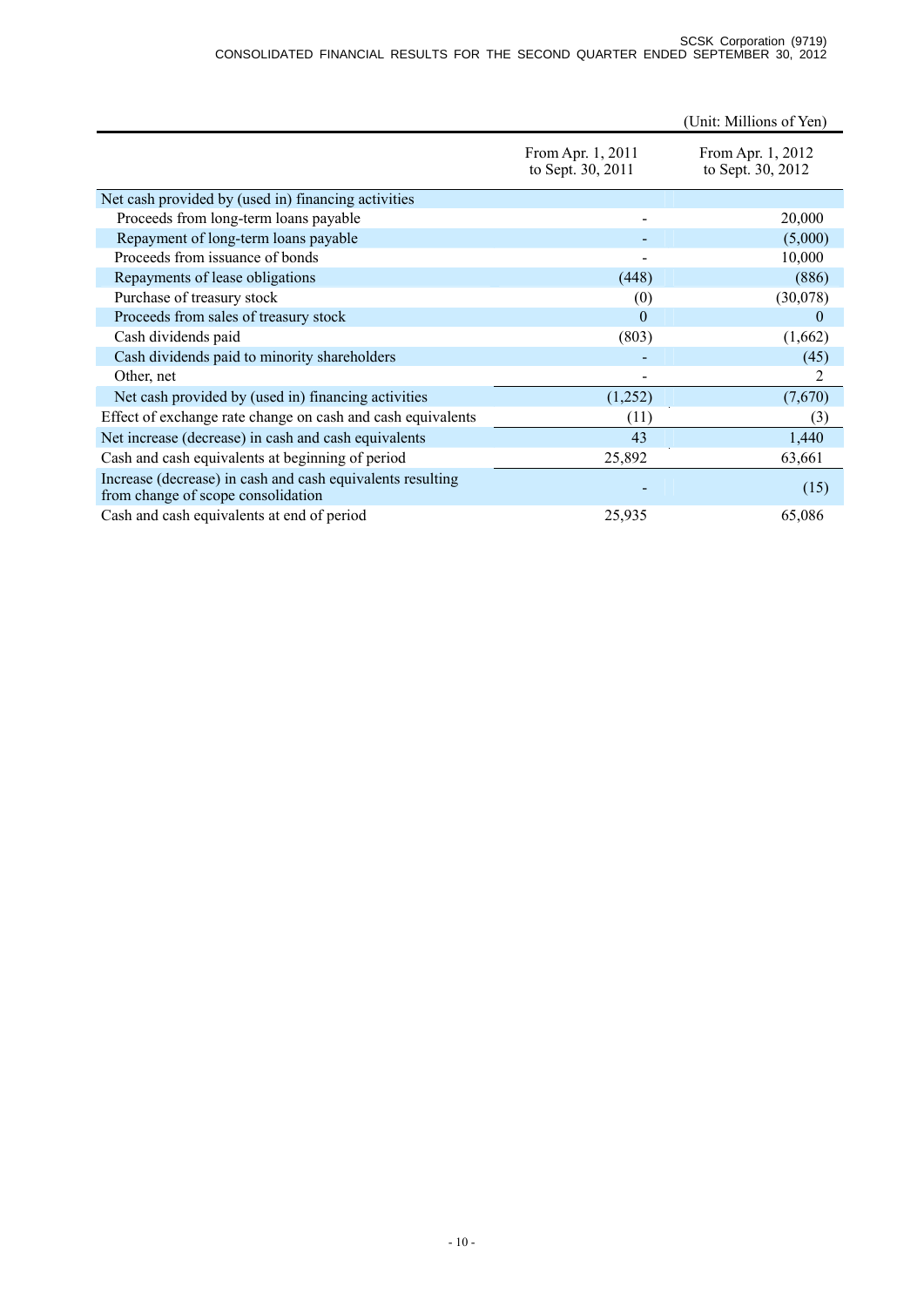**(4) Notes regarding the Premise of a Going Concern**

No applicable items.

### **(5) Segment Information**

I. Second quarter of fiscal year ended March 31, 2012 (April 1, 2011 to September 30, 2011) Information on Sales, Income (Loss) by Reported Segment

(Unit: Millions of Yen)

|                                         | Industrial<br>Systems<br><b>Business</b> | Financial<br>Systems<br><b>Business</b> | Global<br>Systems<br><b>Business</b> | <b>Business</b><br>Solutions and<br>Cross-<br>Functional<br><b>Business</b> | <b>Business</b><br>Services | IT<br>Management | IT Platform<br>Solutions | Prepaid Card<br><b>Business</b> |
|-----------------------------------------|------------------------------------------|-----------------------------------------|--------------------------------------|-----------------------------------------------------------------------------|-----------------------------|------------------|--------------------------|---------------------------------|
| <b>Sales</b>                            |                                          |                                         |                                      |                                                                             |                             |                  |                          |                                 |
| (1) Outside customers                   | 14,580                                   | 6,629                                   | 5,979                                | 2,832                                                                       |                             | 4,895            | 24,360                   |                                 |
| (2) Inter-segment sales or<br>transfers | 727                                      | 18                                      | 214                                  | 416                                                                         |                             | 2,049            | 642                      |                                 |
| Total                                   | 15,308                                   | 6,648                                   | 6,194                                | 3,248                                                                       |                             | 6,944            | 25,003                   |                                 |
| Segment income (loss)                   | 439                                      | 447                                     | 807                                  | (85)                                                                        |                             | 107              | 642                      |                                 |

|                                            | Others | Total  | Adjustments<br>(Note 1) | Amounts<br>Reported in the<br>Consolidated<br>Financial<br><b>Statements</b><br>(Note 2) |
|--------------------------------------------|--------|--------|-------------------------|------------------------------------------------------------------------------------------|
| Sales                                      |        |        |                         |                                                                                          |
| (1) Outside customers                      | 332    | 59,609 |                         | 59,609                                                                                   |
| Inter-segment sales or<br>(2)<br>transfers |        | 4,070  | (4,070)                 |                                                                                          |
| Total                                      | 332    | 63,680 | (4,070)                 | 59,609                                                                                   |
| Segment income (loss)                      | 99     | 2,457  | (234)                   | 2,222                                                                                    |

Notes: Adjustments are as follows:

1. The adjustment of (¥ 234million) to segment income (loss) represents general corporate expenses that have not been allocated to the reported segments.

2. Segment income (loss) has been reconciled to operating income in the consolidated income statement.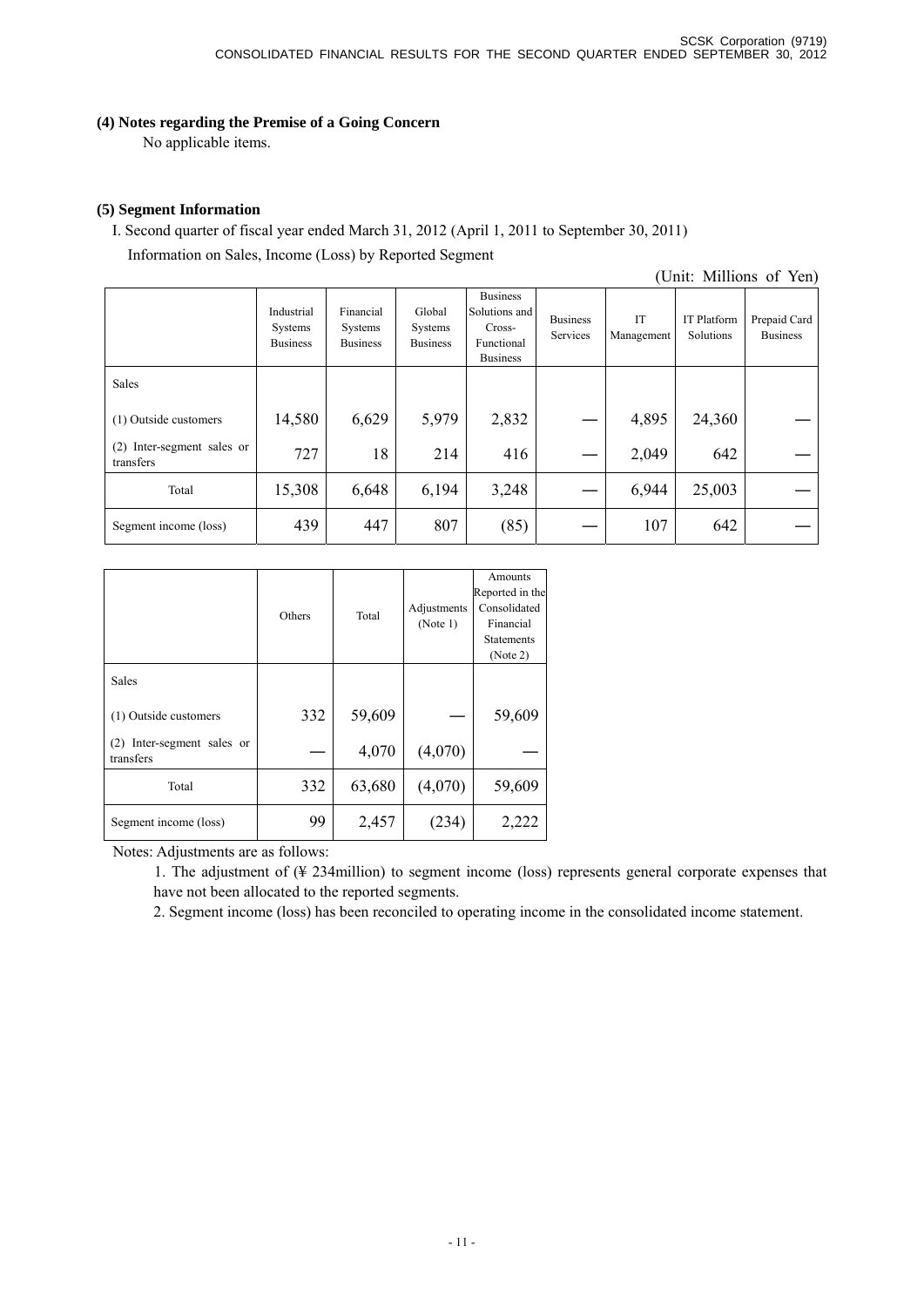II. Second quarter of fiscal year ending March 31, 2013 (April 1, 2012 to September 30, 2012)

1) Information on Sales, Income (Loss) by Reported Segment

(Unit: Millions of Yen)

|                                            | Industrial<br>Systems<br><b>Business</b> | Financial<br>Systems<br><b>Business</b> | Global<br><b>Systems</b><br><b>Business</b> | <b>Business</b><br>Solutions and<br>Cross-<br>Functional<br><b>Business</b> | <b>Business</b><br>Services | IT<br>Management | <b>IT Platform</b><br>Solutions | Prepaid Card<br><b>Business</b> |
|--------------------------------------------|------------------------------------------|-----------------------------------------|---------------------------------------------|-----------------------------------------------------------------------------|-----------------------------|------------------|---------------------------------|---------------------------------|
| Sales                                      |                                          |                                         |                                             |                                                                             |                             |                  |                                 |                                 |
| (1) Outside customers                      | 32,897                                   | 24,625                                  | 5,874                                       | 7,978                                                                       | 15,179                      | 19,293           | 26,275                          | 1,882                           |
| Inter-segment sales or<br>(2)<br>transfers | 1,205                                    | 119                                     | 646                                         | 1,856                                                                       | 715                         | 3,909            | 2,667                           | 77                              |
| Total                                      | 34,102                                   | 24,745                                  | 6,521                                       | 9,835                                                                       | 15,895                      | 23,202           | 28,942                          | 1,960                           |
| Segment income                             | 2,214                                    | 2,045                                   | 953                                         | 497                                                                         | 367                         | 1,579            | 1,364                           | 575                             |

|                                            | Others | Total   | Adjustments<br>(Note 1) | Amounts<br>Reported in the<br>Consolidated<br>Financial<br><b>Statements</b><br>(Note 2) |
|--------------------------------------------|--------|---------|-------------------------|------------------------------------------------------------------------------------------|
| Sales                                      |        |         |                         |                                                                                          |
| (1) Outside customers                      | 378    | 134,385 |                         | 134,385                                                                                  |
| Inter-segment sales or<br>(2)<br>transfers | 10     | 11,207  | (11,207)                |                                                                                          |
| Total                                      | 388    | 145,593 | (11,207)                | 134,385                                                                                  |
| Segment income                             | 110    | 9,708   | (413)                   | 9,295                                                                                    |

Notes: Adjustments are as follows:

1. The adjustments of (¥413 million) to segment income (loss) represent general corporate expenses that have not been allocated to the reported segments.

2. Segment income (loss) has been reconciled to operating income in the consolidated income statement.

### **2) Changes in reported segments**

Effective the first-quarter period under review SCSK reorganized its reported segments. Seven of its previous eight reported segments (excluding Prepaid Card, which remains unchanged), as well as business at domestic branches included in the Other segment, were reorganized into seven new reported segments. The seven segments subject to reorganization were: Distribution & Manufacturing System Solution, Financial System and ERP Solution, Global Solution, IT Platform Solution, Systems Development, IT Management, and BPO. The seven new reported segments after the reorganization are: Industrial Systems Business, Financial Systems Business, Global Systems Business, Business Solutions and Cross-Functional Business, Business Services, IT Management, and IT Platform Solutions. The reorganization aims to further accelerate business integration following the merger with CSK Corporation on October 1, 2011, while also strengthening the framework for pursuing the three strategies identified in SCSK's business plan, namely, pursuing cross-selling, strengthening cloud solution business, and expanding global solution business.

Some of the new reported segments are organized by industry, while some are organized by function. By industry, Industrial Systems Business generally encompasses systems development business for all customers other than financial institutions, while Financial Systems Business covers systems development business for